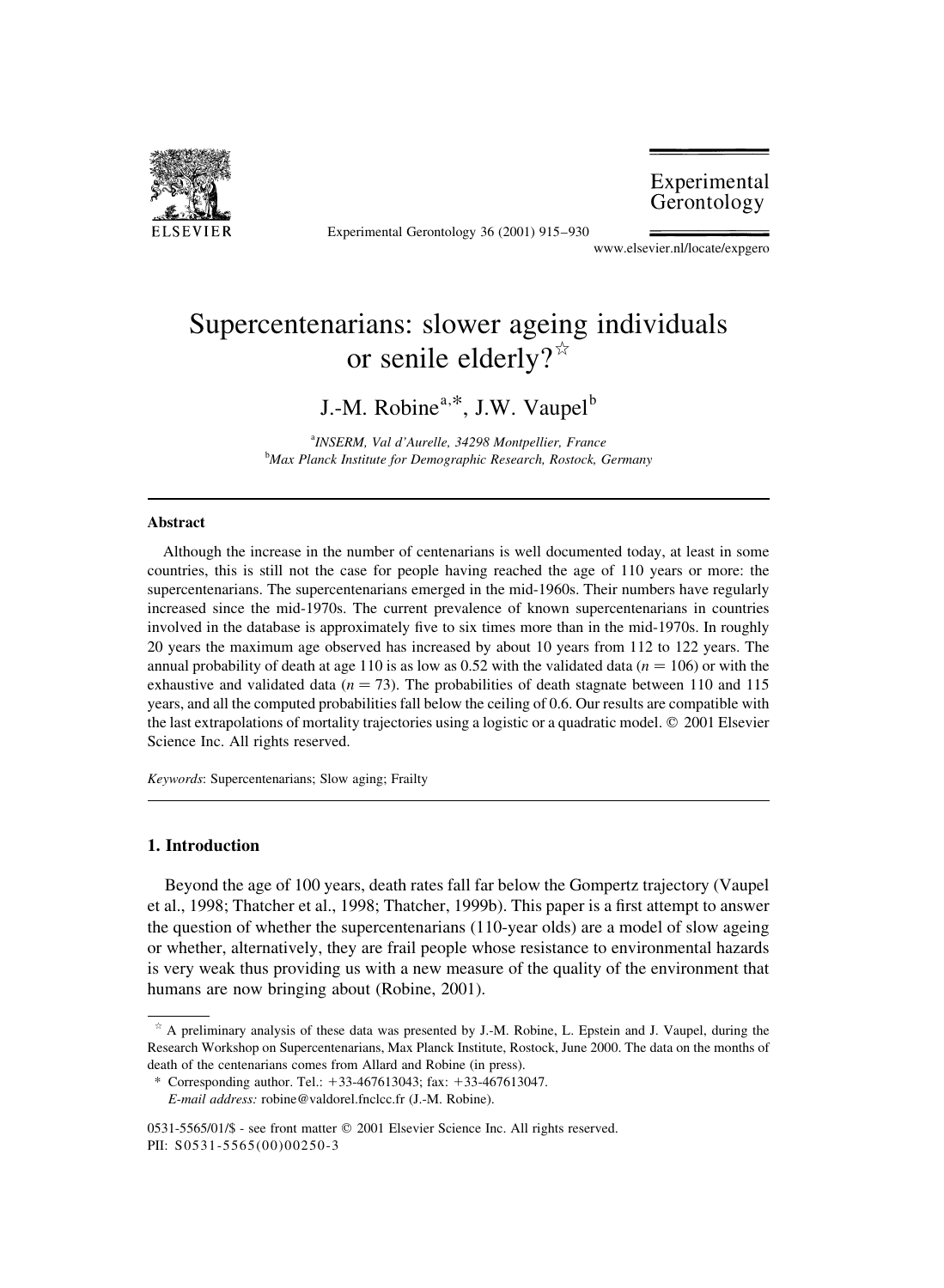| Age | Number | Age | Number           |
|-----|--------|-----|------------------|
| 110 | 65     | 117 | $\mathfrak{D}$   |
| 111 | 38     | 118 | 0                |
| 112 | 27     | 119 |                  |
| 113 | 14     | 120 |                  |
| 114 | 12     | 121 | $\boldsymbol{0}$ |
| 115 | 6      | 122 |                  |
| 116 | 2      |     |                  |

International database on supercentenarians distribution of the population by age — August 2000

The international database on supercentenarians, established in Rostock and Montpellier at the beginning of 2000, is supplied with two types of data: (i) data gathered on the Internet by Louis Epstein and Robert Young from the USA; and (ii) data specifically collected for this project in Canada by Bertrand Desjardins and Robert Bourbeau (University of Montreal), in Belgium and the Netherlands by Dany Chambre and Michel Poulain (University of Louvain), in England and Wales by Roger Thatcher (Thatcher, 2001) in France by France Meslé, Jacques Vallin (INED) and J.-M. Robine (INSERM), in Japan by Yasuhiko Saito (Nihon University), in Italy by Graziella Caselli and Viviana Egidi

#### Table 2

International database on supercentenarians distribution of the individuals by country of birth - August 2000

| Country                       | Observed number | Expected number | Maximum age observed |
|-------------------------------|-----------------|-----------------|----------------------|
| Exhaustive and validated data |                 |                 |                      |
| Belgium                       | 5               | 7               | 111                  |
| Denmark                       | $\overline{2}$  | 4               | 115                  |
| <b>England and Wales</b>      | 42              | 40              | 115                  |
| Finland                       | 3               | 3               | 112                  |
| Netherlands                   | 13              | 11              | 111                  |
| Norway                        | 5               | 3               | 112                  |
| Sweden                        | $\overline{4}$  | 6               | 112                  |
| Subtotal                      | 74              | 74              | 115                  |
| Incomplete data               |                 |                 |                      |
| Australia                     | 3               | 13              | 112                  |
| Canada                        | 6               | 21              | 117                  |
| France                        | 27              | 40              | 122                  |
| Ireland                       | 1               | 3               | 111                  |
| Italy                         | 4               | 39              | 112                  |
| Japan                         | 12              | 86              | 116                  |
| South Africa                  | 1               | -               | 111                  |
| Spain                         | 4               | 27              | 113                  |
| Other UK                      | 3               |                 | 113                  |
| <b>United States</b>          | 18              | 184             | 119                  |
| Subtotal                      | 79              | 413             | 122                  |
| Total                         | 153             |                 | 122                  |
| Sex-ratio M/F                 | 1:10.8          |                 |                      |

Table 1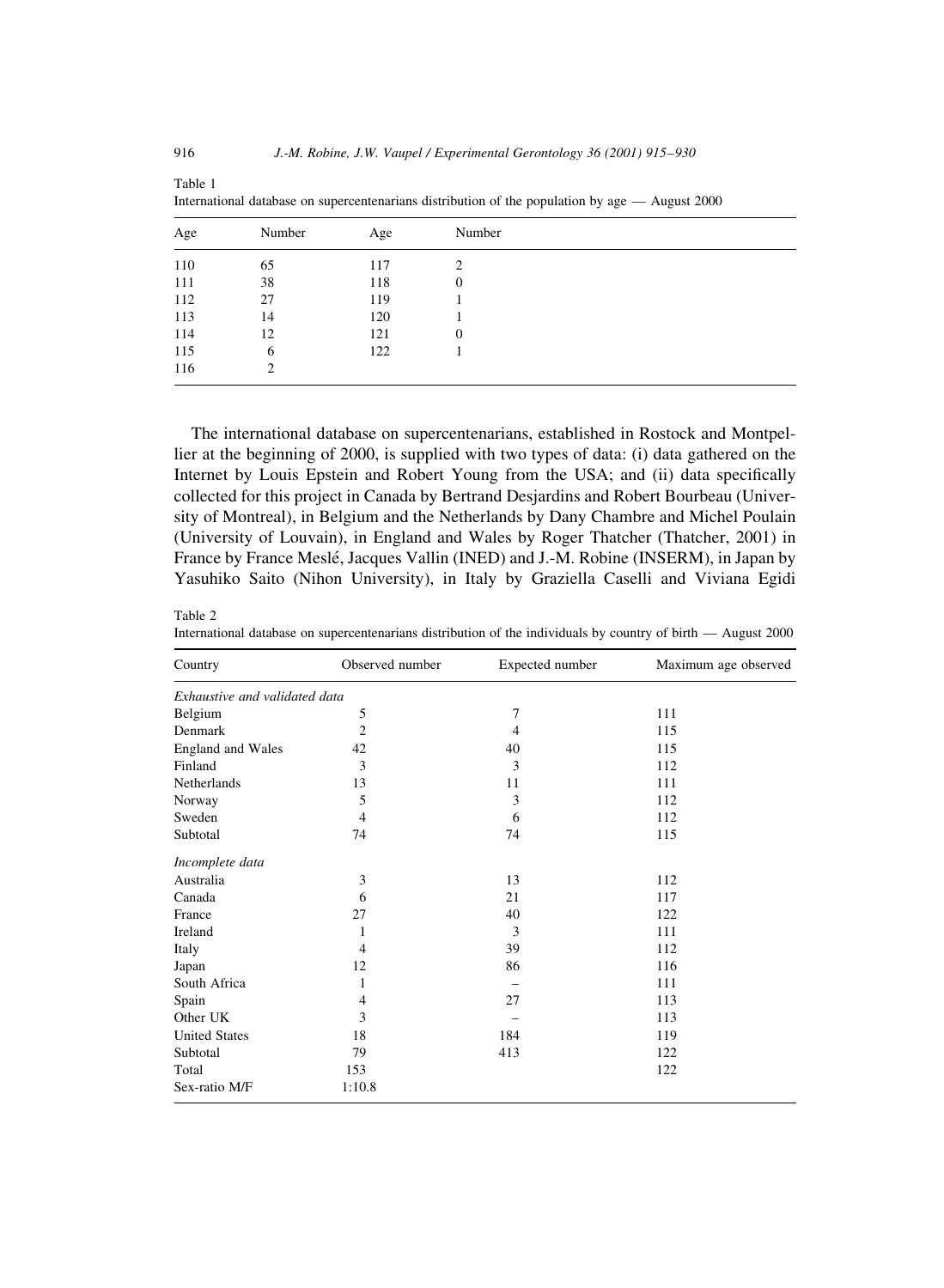

Fig. 1. The emergence of the supercentenarians, full sample  $(n = 153)$ .

(Universita di Roma 'La Sapienza'), and in Denmark, Finland, Norway and Sweden by Bernard Jeune (University of Odense). More details on these data are provided in Appendix A. In August 2000 the data contained 169 records with at least the year of birth and the year of death. Table 1 shows the age distribution of this new segment of the population.

Although the increase in the number of centenarians is well documented today, at least in some countries (Jeune and Vaupel, 1995), this is still not the case for people having reached the age of 110 years or more: the supercentenarians. Case validation is extremely important for these individuals (Jeune and Vaupel, 1999). Most of the data used in this analysis have been carefully validated, especially those concerning the oldest old having reached the age of 115 years or more (Laslett, 1994; Wilmoth et al., 1996; Robine and Allard, 1998; Desjardins, 1999).

Out of the 169 records already collected in the database, we have excluded eight individuals, all allegedly born before 1840 but with poor evidence of the date of birth. We have also excluded eight individuals acknowledged as false cases such as the famous Canadian, Pierre Joubert, born in 1701 (Charbonneau, 1990), or with incomplete data such as the Japanese man, Shigechiyo Izumi, born in 1865 and judged to be a false case by the Japanese scholars (letter to Jacques Vallin), leaving a sample of 153 records with minimal requirements for analysis. Table 2 shows the distribution of the supercentenarians according to their country of birth. The table also indicates the maximum age reached in each country and the total sex ratio. Among the supercentenarians, the sex ratio is one male for 10.8 females. Because there is evidence that the male supercentenarians are better identified and that they are relatively more numerous among false cases the number of females per male may actually be even greater. It is noteworthy that the sex ratio is much lower among the 16 excluded cases, confirming an assumed male specific exaggeration. Working under these minimal criteria, the database is currently gathering data from 17 countries although the degree of completeness varies considerably from one country to another.

Adding up the numbers of supercentenarians in the countries with exhaustive and validated data and dividing the total by the total population in these countries in 1999 (Levy, 1999), we have computed a crude ratio of supercentenarians per million inhabitants in the combined population of the seven countries with exhaustive and validated data. An estimation of the expected cumulative number of known supercentenarians (dead and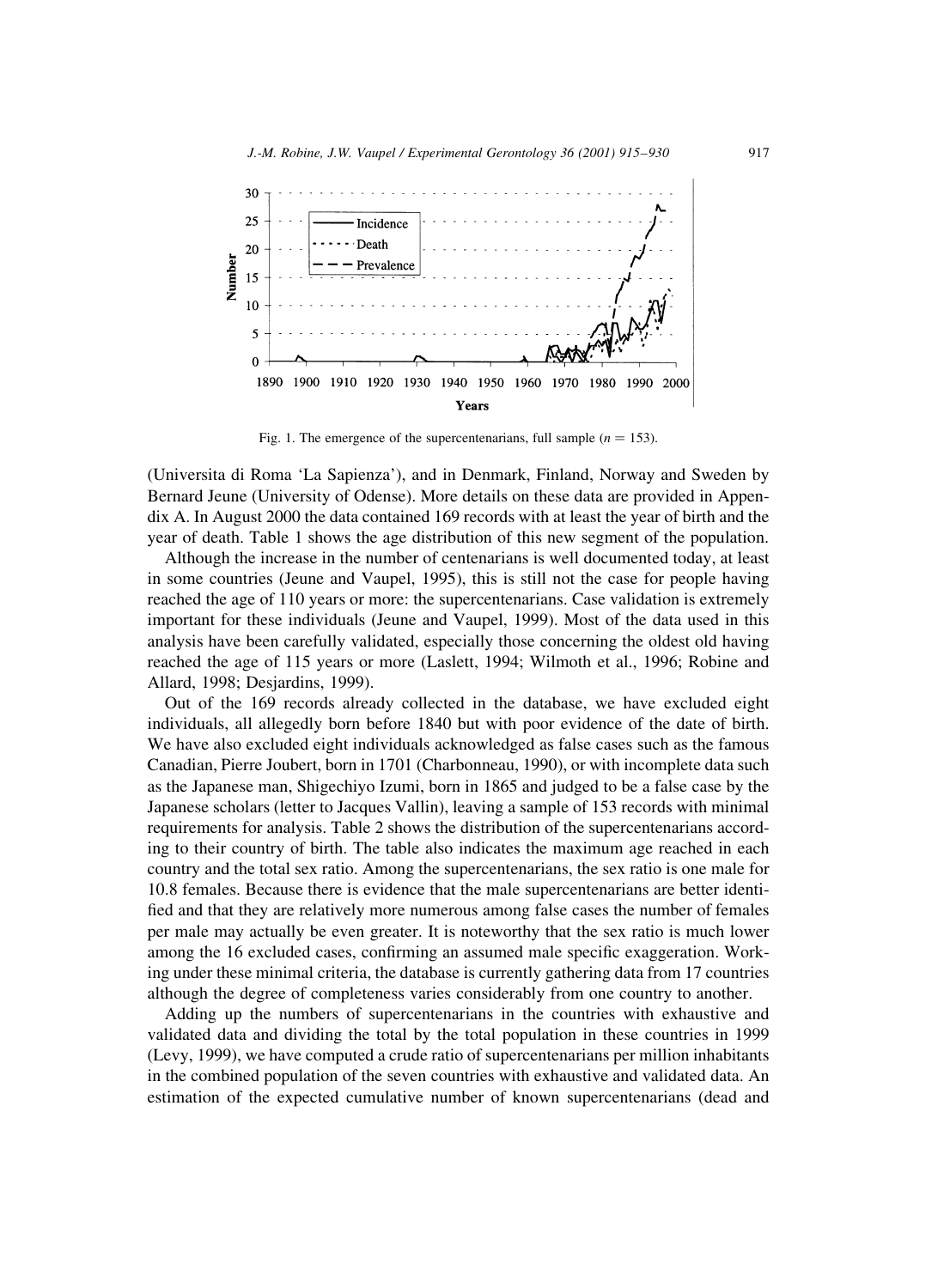

Fig. 2. The emergence of the supercentenarians since 1840 in seven countries with exhaustive and valid data (Belgium, Denmark, England and Wales, Finland, the Netherlands, Norway and Sweden —  $n = 73$ ).

alive) in each country is calculated by multiplying this ratio by the current population in each country. These calculations give an estimation of the degree of completeness of the data for the countries with incomplete data (see Table 2).

#### 2. The emergence of the supercentenarians

Fig. 1 shows the three components of the dynamics of the supercentenarian population: (i) incidence of the 110th birthday; (ii) death; and (iii) prevalence, i.e. the size of the supercentenarian population at the beginning of each year. The three series were stopped before the year 2000 because most of those who became supercentenarians in 1999 or 2000 are still alive today. However, we already know the deaths for 1999. Most supercentenarians are only discovered at the time of their death through obituaries. Often only the oldest old is known and is the subject of an article in the newspapers for each birthday: he or she is, in general, the one recorded by the Guinness Book of Records although this is not always the case.

Fig. 2 shows the emergence of the supercentenarians in the mid-1960s with just three cases before 1960: a Dutch man, Geert Adrians Boomgaard, born in 1788 who appears to have reached the age of 110 years in 1898,<sup>1</sup> an Irish woman, Katherine Plunket, born in 1820, who reached the age of 110 years in 1930 (Thatcher, 1999a), and a Dutch woman, Christina Back-Karmebeek, born in 1849, who reached the age of 110 years in 1959. Their numbers have regularly increased since the mid-1970s. The current prevalence of known

<sup>&</sup>lt;sup>1</sup> Some data on Geert Adrians Boomgaard are provided by Heeres (1976). Dany Chambre and Gert Jan Kuiper have collected his first marriage record  $(04/03/1818)$  and his death record  $(03/02/1899)$  with many genealogical data on his ancestors on six generations. Several photos and press cuttings on Geert Adrians Boomgaard are available.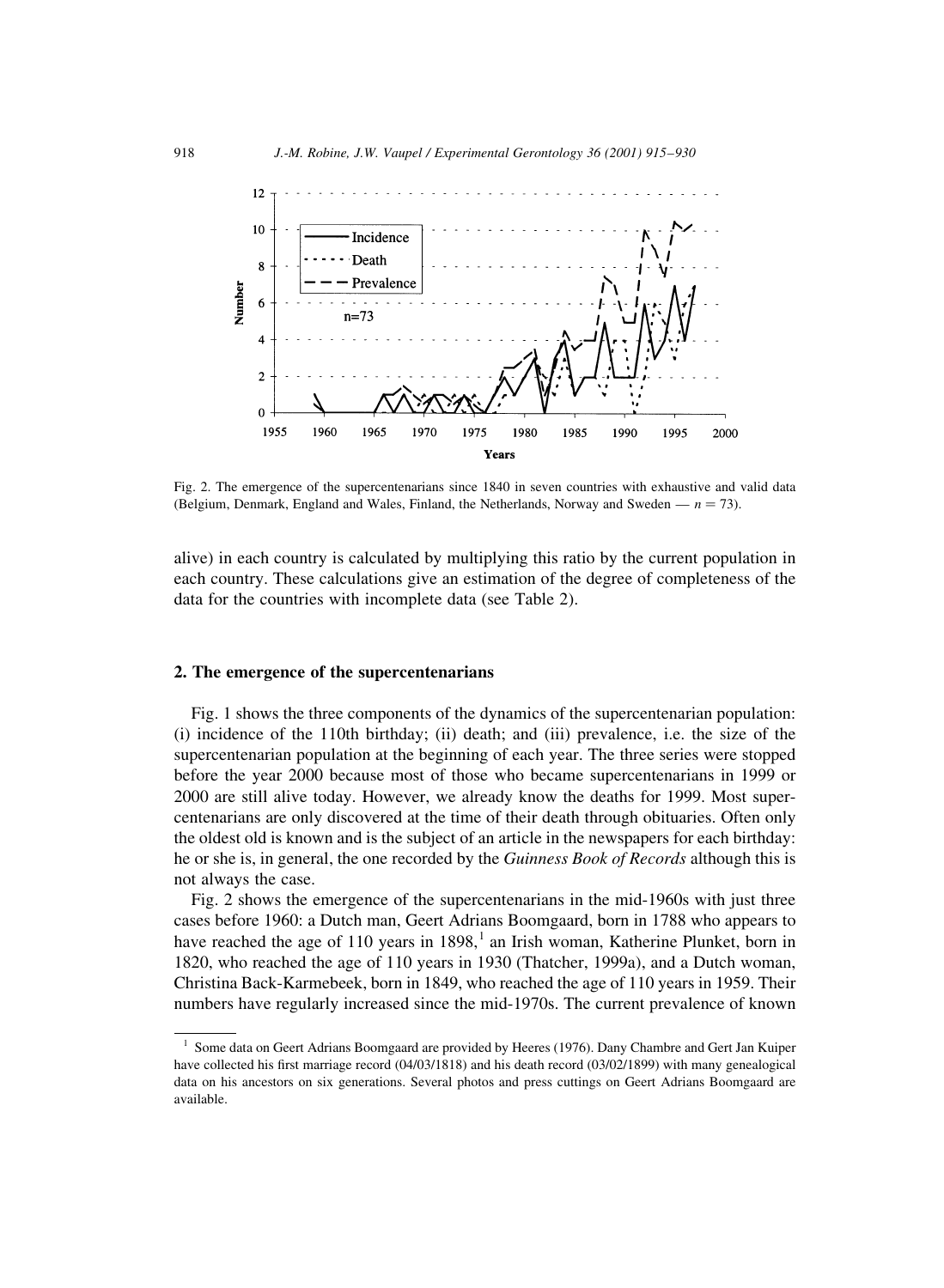

Fig. 3. The maximum age at death observed since 1950, full sample  $(n = 151)$ . JC, Jeanne Calment; SK, Sarah Knauss; LM, Louise Meilleur; CW, Carrie White; TI, Tine Ikai; CH, Charlotte Hughes; WK, Wilhelmina Kott and MS, Margaret Skeete.

supercentenarians in the 17 countries involved in the database is approximately 25 cases, i.e. five to six times more than in the mid-1970s.

In the following analysis Boomgaard and Plunket are excluded, as historical cases, reducing the full sample to 151 records and the exhaustive and validated sample to 73 records. Fig. 2 ( $n = 73$ ), limited to the seven countries with both exhaustive and validated data — Belgium, Denmark, England and Wales, Finland, the Netherlands, Norway and Sweden — confirms, despite fluctuations due to the small size of the sample, not only the trend but also the rate of increase. The current prevalence of supercentenarians in the seven countries with both exhaustive and validated data is about 10 cases, i.e. at least five times more than in the mid-1970s.



Fig. 4. The maximum age at death observed since 1950, exhaustive and validated sample  $(n = 73)$ . CH, Charlotte Hughes; CM, Christian Mortensen; AJ, Annie Jennings; AW, Anna Williams and LA, Lucy Askew.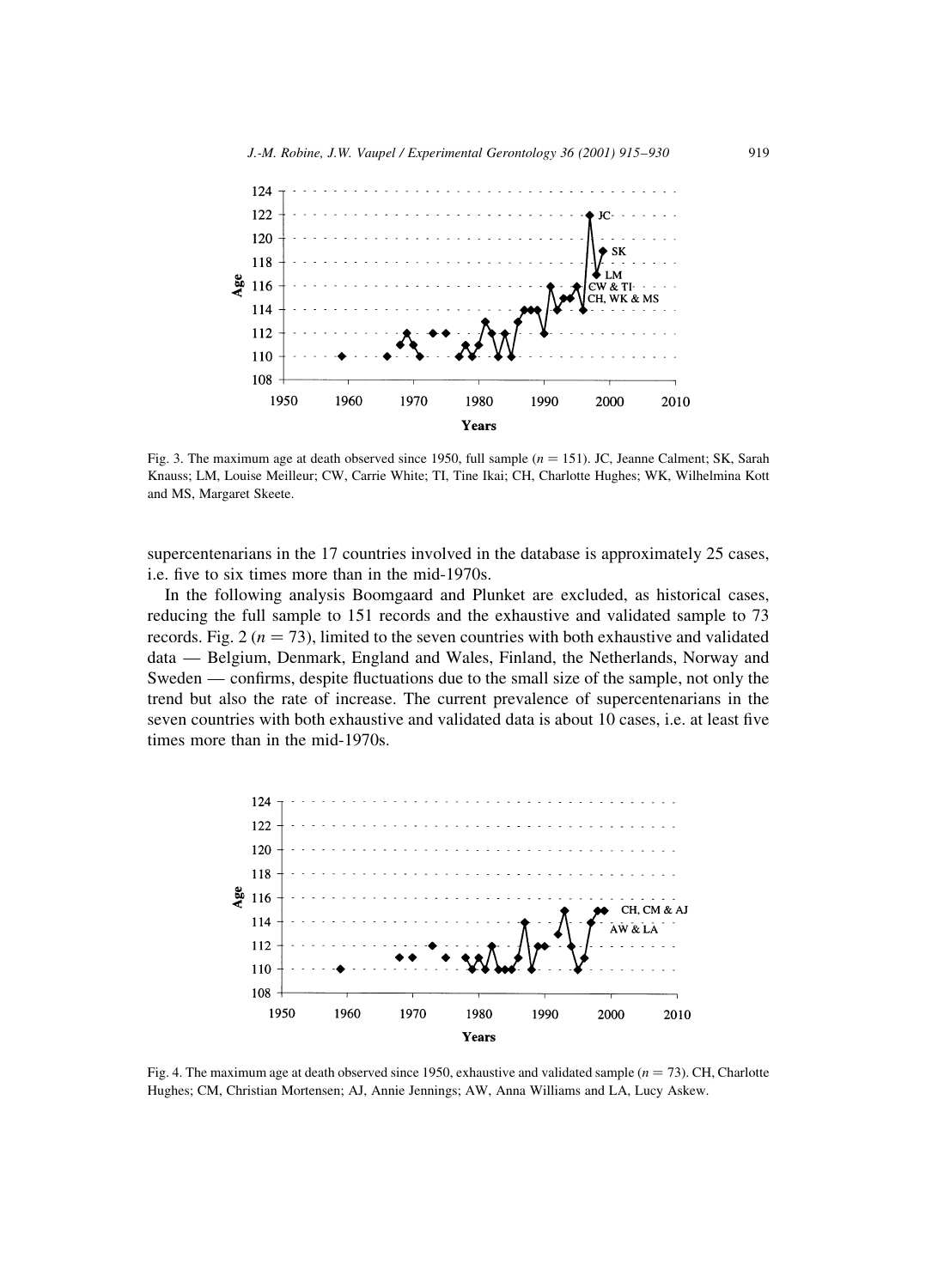

Fig. 5. The maximum age at death observed since 1950, three-star validated data ( $n = 106$ ). JC, Jeanne Calment and SK. Sarah Knauss.

#### 3. Maximum age at death observed

Fig. 3 shows a clear increase in the maximum age at death observed each year since the beginning of the 1980s. In roughly 20 years the maximum age observed has increased by about 10 years from 112 to 122 years. Eleven cases of people reaching their 115th birthday were observed in the 1990s, although all of them are not three-star validated. Three stars indicate that the birth record and the death record (or photocopies) have both been brought together and hand-checked side by side to verify the exceptional reported age. Two stars indicate that age, date of birth and date of death are officially communicated together by the national authorities in charge of the vital statistics of the population but without any particular check for the supercentenarians. One star indicates that there are two different documents in existence on the same person with no ambiguity, one testifying the date of death (a death record) and another one testifying the date of birth and dating a period close to the reported date of birth (a census sheet, for instance, when the person was 19 years old, see below). In addition a four-star category might be used for thoroughly validated cases such as those of Jeanne Calment (Robine and Allard, 1998) and Christian Mortensen (Wilmoth et al., 1996), but here we include these cases in the three-star category.

Fig. 4 confirms this trend for the seven countries  $(n = 73)$  with both exhaustive and validated data although the change over time is much less spectacular. In about 20 years the maximum age observed has increased by about 3 years from 112 to 115 years. Three cases of people reaching their 115th birthday were observed in the 1990s; by definition they are all three-star validated. These results suggest that the oldest old are known in the 17 countries even if the data are incomplete and poorly validated.

Some countries such as Canada and France have three-star validated data although the data are incomplete. Fig. 5 confirms the general trend in the maximum age at death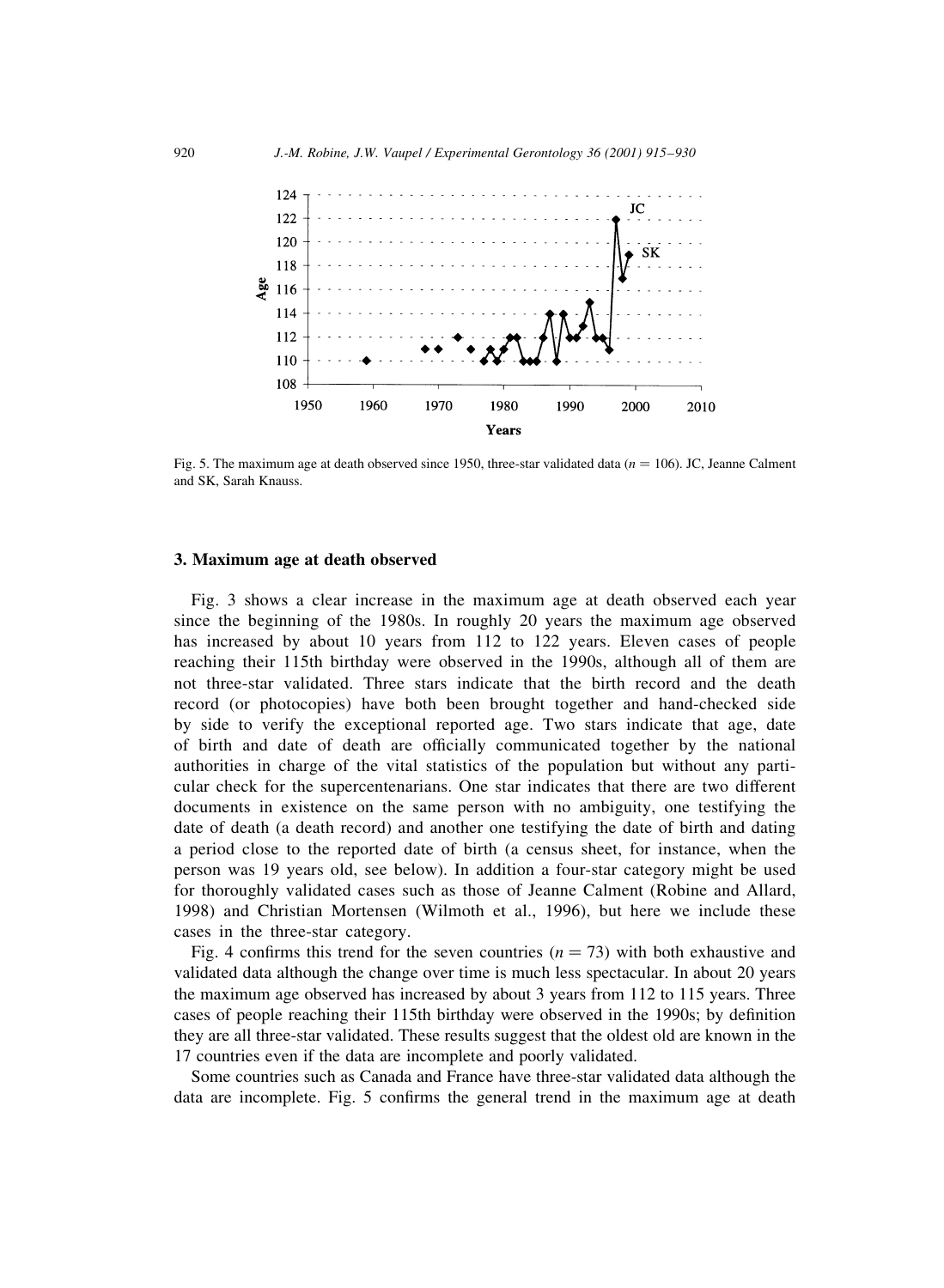observed each year since the beginning of the 1980s for the 106 three-star validated cases contained in the database. We have added the 119-year-old American woman, Sarah Knauss, born in 1880, because this one-star validated case seems convincing.<sup>2</sup>

The annual probability of death at age 110 is as low as 0.41 with the full sample ( $n =$ 151). Limited to the three-star validated ( $n = 106$ ) or to the exhaustive and validated ( $n =$ 73) samples, the probability of death reaches the level of 0.52, consistent with our doubts as to the quality of the one- and two-star validated data (Fig. 6). We have stopped the series just before the first age with no observed death leading to a probability of death of zero or alternatively just before the age of the last death leading to a probability of death of one. The full sample series is stopped before the age of 118 years, the three-star validated sample series is stopped before the age of 116 years and the exhaustive and validated sample series is stopped before the age of 115 years. Obviously the probabilities of death stagnate between 110 and 115 years and all the computed probabilities fall below the ceiling of 0.6 proposed by Kannisto  $(1999)$ .<sup>3</sup> Vincent  $(1951)$  advocated that the quotients of mortality, the probabilities of death, at very high ages should be calculated by the method of extinct generations. It was difficult to apply this method in this analysis because one of our hypotheses was precisely that there is no natural limit in terms of age to consider that a human generation is extinct.<sup>4</sup> However, even the 73 cases in countries where the data are both exhaustive and validated still include cohorts which are not yet extinct, so it will eventually become possible to improve the estimates as more data become available. But, and that is the important point for this analysis, the discovery of new cases belonging to these generations will decrease the mortality rate at age 110 in comparison with the rates beyond that age.

<sup>&</sup>lt;sup>2</sup> The case of Sarah Knauss provides a good example of validation in the absence of a birth record. Sarah De Reemer Clark Knauss was born September 24, 1880, in the village of Hollywood, Hazle township, Luzerne County, Pennsylvania. We do not have any birth documentation for her but she was recorded on June 5, 1900, in the Twelfth Census of the United States as Sadie, daughter, born September 1880, age 19, single living with: Clark Walter, Head, born April 1849, age 51, married since 25 years; Amelia, Wife, born June 1857, age 42, married since 25 years, having 7 children, 4 living; Charles, son, born July 1878, age 21, single; Sadie...; Earl, son, born May 1889, age 11, single; and Emily, daughter, born May 1893, age 7, single. Walter Clark was recorded in the 1880 Federal Census of Hollywood village with his family: Walter Clark, age 31, engineer; wife Emelia, age 23, keeping house; son albert L, age 4; and son Charles H age 2. The age correspondance between the two census is right for Walter Clark, Amelia and Charles. Sarah was born the following September 24, 1880. Sarah De Reemer Clark and Abraham Lincoln Knauss were married by Rev. Dr. Gilbert Henry Sterling on August 28, 1901 (Application for marriage license, Sarah DE R. Clark, 21 years; Marriage record Cathedral Church of the Nativity Bethlehem, Sarah Deremer Clark, age 20; The GLOBE, South Bethlehem, Thursday, August 29, 1901: "...of the contracting couple, Abraham Lincoln Knauss and Miss Sadie De Reemer Clark"). Thus there is no doubt that a daughter of Walter and Amelia Clark, born in September 1880 and named Sarah (Sadie) De Reemer, was 19 years old in September 1900 (Twelfth US Census) and 20 years old (Close to 21 years old) when she married Abraham Lincoln Knauss on August 1901. There is no reason to consider that this person is other than Sarah Clark Knauss who was resident of the Phobe Home in Allentown, Pennsylvania, known to be 118 years old when we have visited her in November 1998. Since her marriage her family history is well documented. This case was documented by Edith Rodgers Mayer (Phoebe Ministries, 1997).

<sup>&</sup>lt;sup>3</sup> The quotient of mortality or the probability of dying within 12 months is also the same as the quantity given as  $q_x$  in life tables.

Most of the supercentenarians included in this analysis were born after 1878 and belong to non extinct generations if we consider the age at death of Jeanne Calment of 122 years as the current empirical age limit.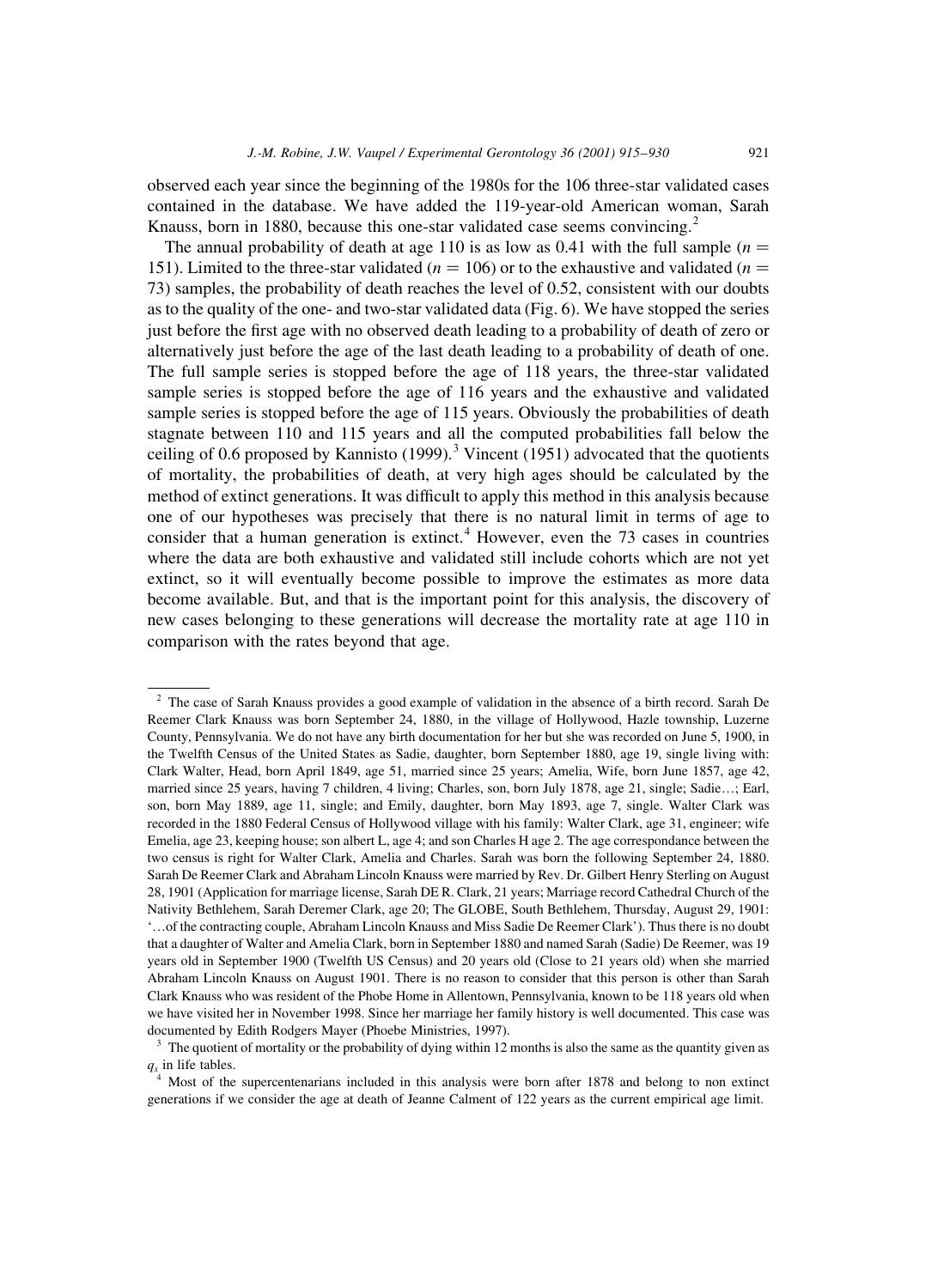We can improve the accuracy of the death rate after the age of 111 years if we compute a global rate corresponding to a central death rate above the age of 111 years. The numerator is the number of deaths above the 111th birthday and the denominator is the total personyears of exposure (i.e. person-years lived) above this age.

Table 3 confirms our worries about the effects of the lack of complete data on the calculated rate. When the data are incomplete (Canada and France), it is possible that the older the supercentenarian the greater his chance of being known, leading to an underestimation of the death rate at 111 years and beyond compared to the death rate at 110 years of age. The exhaustive and validated series shows no trend in the death rate beyond the age of 110 years, suggesting that a plateau of mortality has been reached. In comparison, the French life table of 1995–1997, both sexes together, shows that on the average between the age of 80 and 85 years, the probability of death increases by 1.12 (12%) with each additional year of age.<sup>5</sup>

Figs. 7 and 8 display the mortality trajectory of the supercentenarians (1960–2000) with the observed mortality trajectory of the French centenarians (1980–1990) by Kannisto (1996), with the trajectories observed and extrapolated for France, the Netherlands, Sweden and Switzerland circa 1900–1945 by Vincent (1951) and circa 1945–1970 by Dépoid  $(1973)$ . Also shown are the trajectories observed and extrapolated for 13 countries (Austria, Denmark, England and Wales, Finland, France, West Germany, Iceland, Italy, Japan, the Netherlands, Norway, Sweden, and Switzerland), for the period 1980–1990 by Vaupel and his collaborators using a logistic model (L) or alternatively a quadratic model (Q) (Vaupel et al., 1998; Thatcher et al., 1998).<sup>7</sup>

Figs. 7 and 8 strongly suggest, in the one hand, a dramatic decrease in the level of mortality for the oldest-old over time and, on the other hand, that the mortality trajectory does not tend towards unity. Our results are compatible with the last extrapolations using a logistic or a quadratic model (Vaupel et al., 1998; Thatcher et al., 1998) and Kannisto's

 $5$  As expected the central death rates are much higher than the quotients of mortality, the probabilities of dying within 12 months at each birthday. These central death rates correspond to a life expectancy of 1.96, 1.48, and 1.32 years at age 110, respectively, with the full sample, the three-star sample and the exhaustive and validated sample and to a life expectancy of 2.05, 1.64 and 1.35 years at age 111, respectively, with the full sample, the three-star sample and the exhaustive and validated sample.

<sup>&</sup>lt;sup>6</sup> Paul Vincent who developed in 1951 the method of the extinct generations which remains today the only method to properly estimate the mortality of the oldest old, applied his method to four countries, France, the Netherlands, Sweden and Switzerland. Pooling the data obtained for the period 1900–1945, Vincent observed regularly increasing crude death rates (quotients) until ages beyond one hundred years and exceeding the value of 0.6. By simple linear extrapolation of the death rates plotted on a semi-logarithmic graph, he found that the mortality trajectory reached one at age 110 for both sexes. He concluded that 'human life is limited with an actual (i.e. corresponding to the period 1900–1945) limit of 110 years' (Vincent, 1951). Continuing, in 1973, Vincent's calculations with more recent data from the period 1945–1970 for the same the four countries, Francoise Dépoid found the limit values of 117.3 years for males and 119.3 years for females but she fixes at 113 and 114 years the practical limits: the probability that a man or a woman become a centenarian will reach the age 113 or 114 years, respectively, being only of  $2 \times 10^{-6}$  (Dépoid, 1973). Surprisingly, there was no questioning or discussion on the eight years which separate the limits found at the 50-year interval or on the 2-year gap which now separates both sexes (Robine, 2000).

 $\frac{7}{1}$  In 1998, using also the method of extinct generations and applying it to the data of the 13 countries with the best human mortality data for the period 1960–1990, Thatcher, Kannisto and Vaupel showed that a logistic model is the best model to fit these recent observations (Vaupel et al., 1998; Thatcher et al., 1998).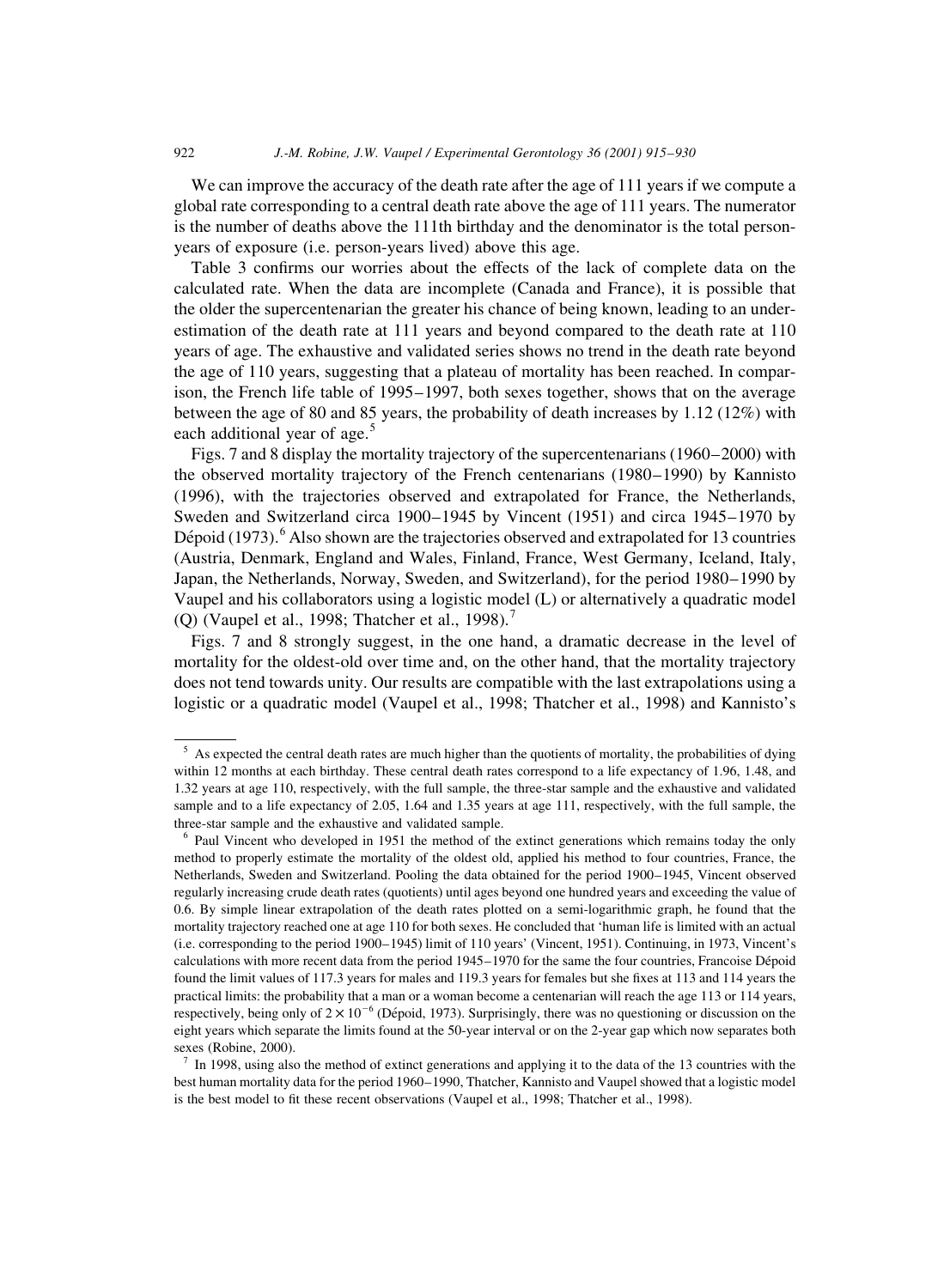Table 3

International database on supercentenarians central death rate at age 110 and at age 111 and beyond - August 2000

| Completeness and validity | 110th year   |      | 111th year and beyond | $111th + 110th$ |                                                             |
|---------------------------|--------------|------|-----------------------|-----------------|-------------------------------------------------------------|
|                           | Person-years |      |                       |                 | Mortality rate Person-years Mortality rate Rate of increase |
| Full list                 | 114          | 0.55 | 181                   | 0.49            | 0.89                                                        |
| Three-star validated data | 73           | 0.76 | 84                    | 0.60            | 0.81                                                        |
| Exhaustive and valid      | 49           | 0.77 | 47                    | 0.74            | 0.96                                                        |



Fig. 6. Death rate beyond the age of 110 years (three samples).



Fig. 7. Mortality trajectories beyond the age of 95 years — arithmetic scale: France, the Netherlands, Sweden and Switzerland (circa 1900-1945 and 1945-1970), 13 countries (1980-1990), French centenarians (1980-1990), Supercentenarians (1960-2000).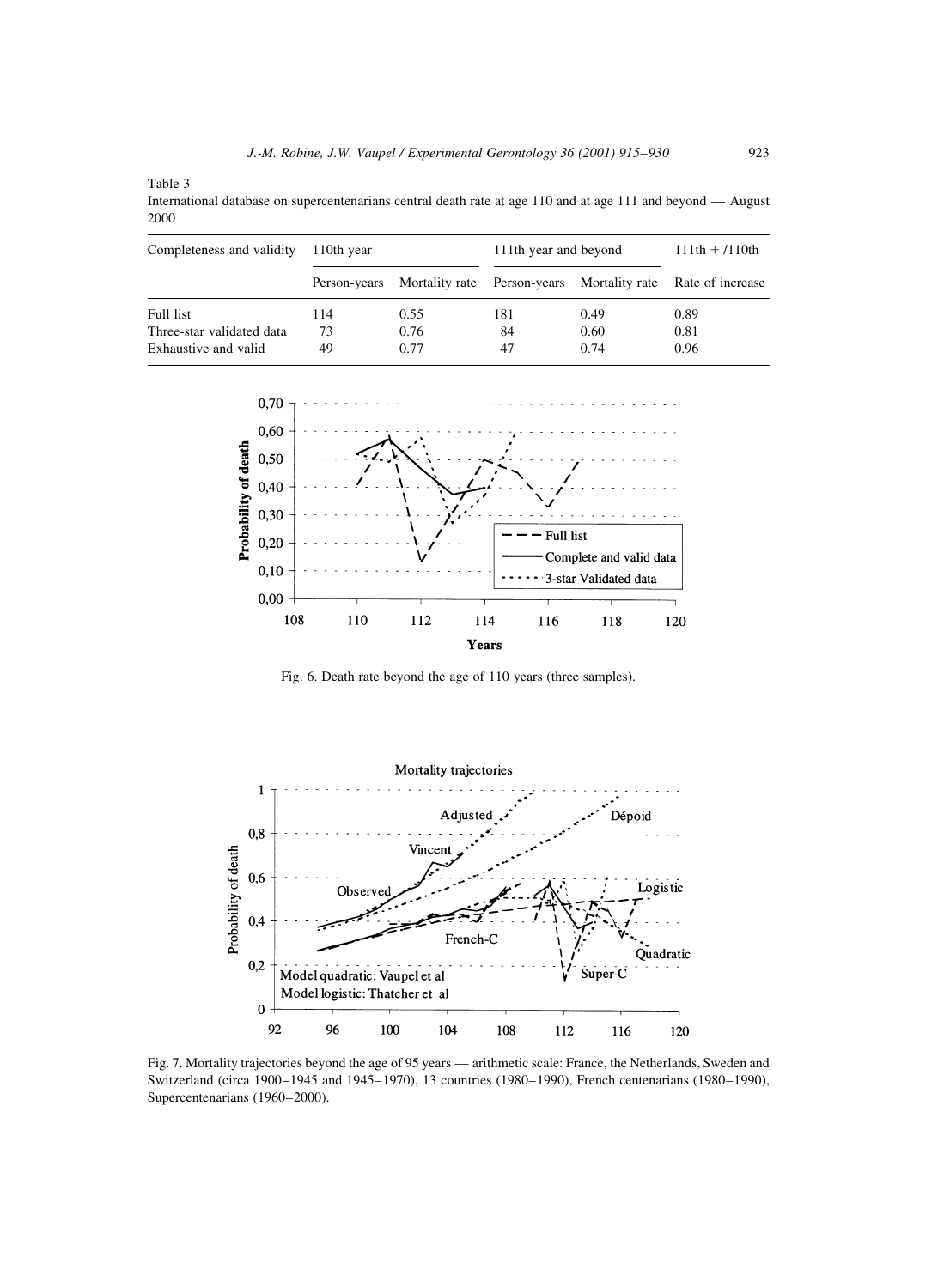

Fig. 8. Mortality trajectories beyond the age of 95 years — logarithmic scale: France, the Netherlands, Sweden and Switzerland (circa 1900–1945 and 1945–1970), 13 countries (1980–1990), French centenarians (1980– 1990), Supercentenarians (1960-2000).

hypothesis that the plateau could begin at age 110 with a mortality level below 0.6. Fig. 8 presents the same information on a logarithmic scale.

#### 4. Frailty

Fig. 9 illustrates the suspected frailty among the oldest old. It shows the large fluctuations observed in the distribution of deaths according to the seasons of the year among the supercentenarians as well as that among the centenarians having participated in the French centenarian study  $(1990-2000).$ <sup>8</sup>

Such fluctuations suggest a significant reduction in the resistance to the hazards of the environment. Applying demo-epidemiological methods to estimate the background mortality behind the fluctuations, we have estimated a total excess in mortality of 28% with the months of May to August as reference in the French centenarian study (Allard and Robine, in press). The environmental variations due to the seasons explain 28% of the deaths observed among the centenarians. This is substantial. The supercentenarians show a very similar profile. These results support our hypothesis that the supercentenarians are frail people with little resistance to environmental hazard. In that sense, the death rate appears to be more a measure of the quality of the environment brought about by humans than a measure of biological ageing (Robine, 2000). These results also suggest that it could be relatively easy to lower the final plateau of mortality.

Fig. 9 also shows the distribution of deaths according to the season for all the deaths

<sup>&</sup>lt;sup>8</sup> Researchers have suggested the possibility that major holidays might delay mortality (Phillips and King, 1988) although this is difficult to prove.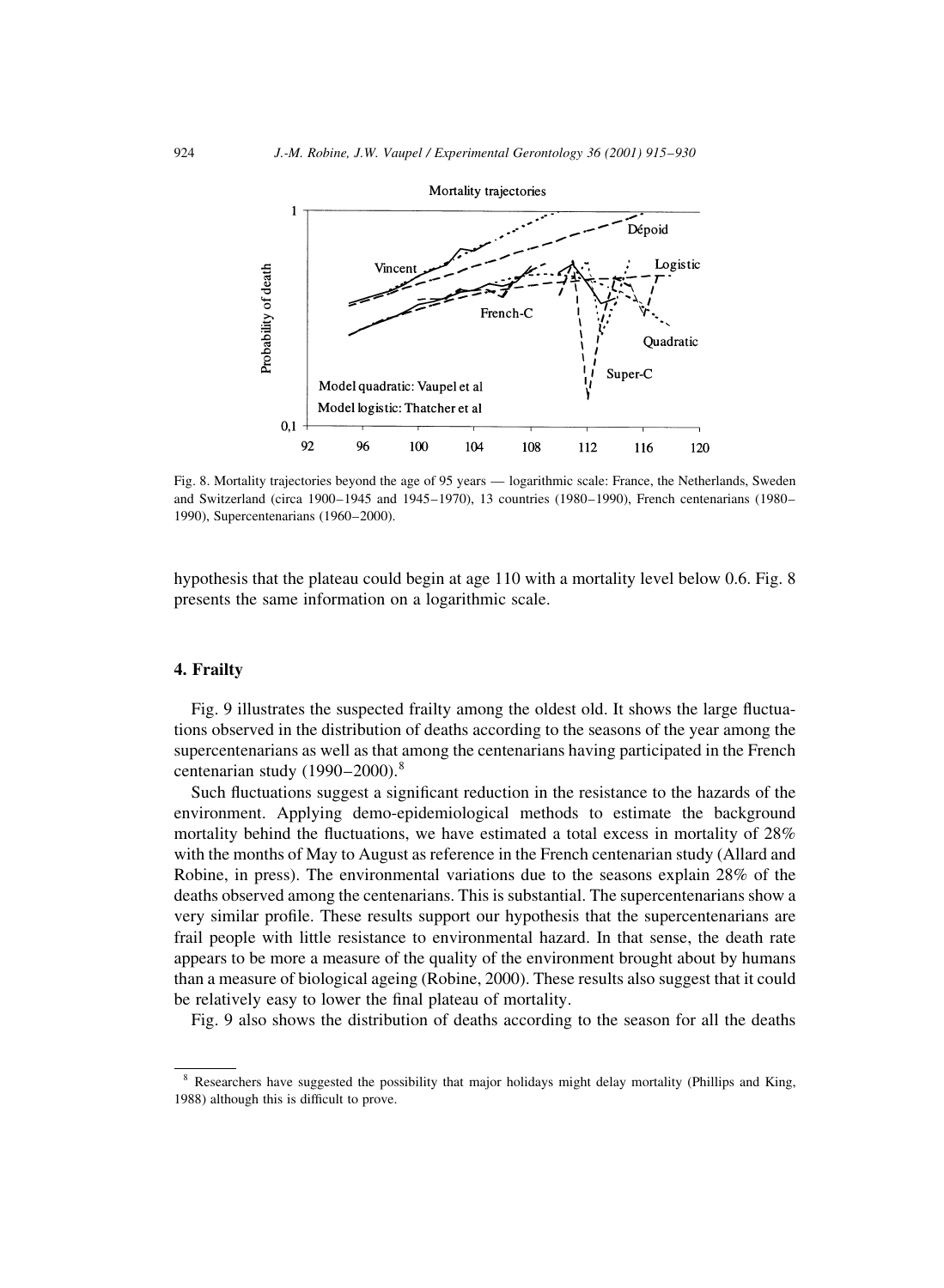

Fig. 9. Distribution of deaths according to season (supercentenarians 1960–2000, French centenarians 1990– 2000, French all deaths 1997).

occurring in France in 1997. As predicted, it shows a much smaller excess in mortality in winter for the entire population than for the supercentenarians but it is noteworthy that in a country such as France, the excess of mortality in winter is relatively substantial. In a country such as France, with one of the lowest levels of mortality in the world, deaths are concentrated around the modal age of 83 years for males and to the modal age of 87 years for females in 1997 (INSEE, 1999). $9$ 

Figs. 10 and 11 show that it is clearly impossible to forecast the future number of supercentenarians from the current figures. The number of centenarians has been growing exponentially, so one might expect the number of supercentenarians to also grow exponentially. A linear fit — leading to about 21 supercentenarians in  $2020$  — appears, however, to be as good as an exponential one — leading from the same data to about 257 supercentenarians in 2020.

#### 5. Conclusions

Supercentenarians first emerged consistently in the 1960s and their numbers have been expanding dramatically since. From current figures it is impossible to forecast the number of supercentenarians in the future. Only time will tell. There is not only a necessity of building on the new concept of plasticity of ageing or of longevity describing how small modifications in environment or genomes may result in large changes in lifespan, we need also a model to explain the mortality trajectory taking into consideration the protected environment in which we place our frail older people.

The observation of the modal age at death for males is pertubated in 1997 by the first war (1914–1918).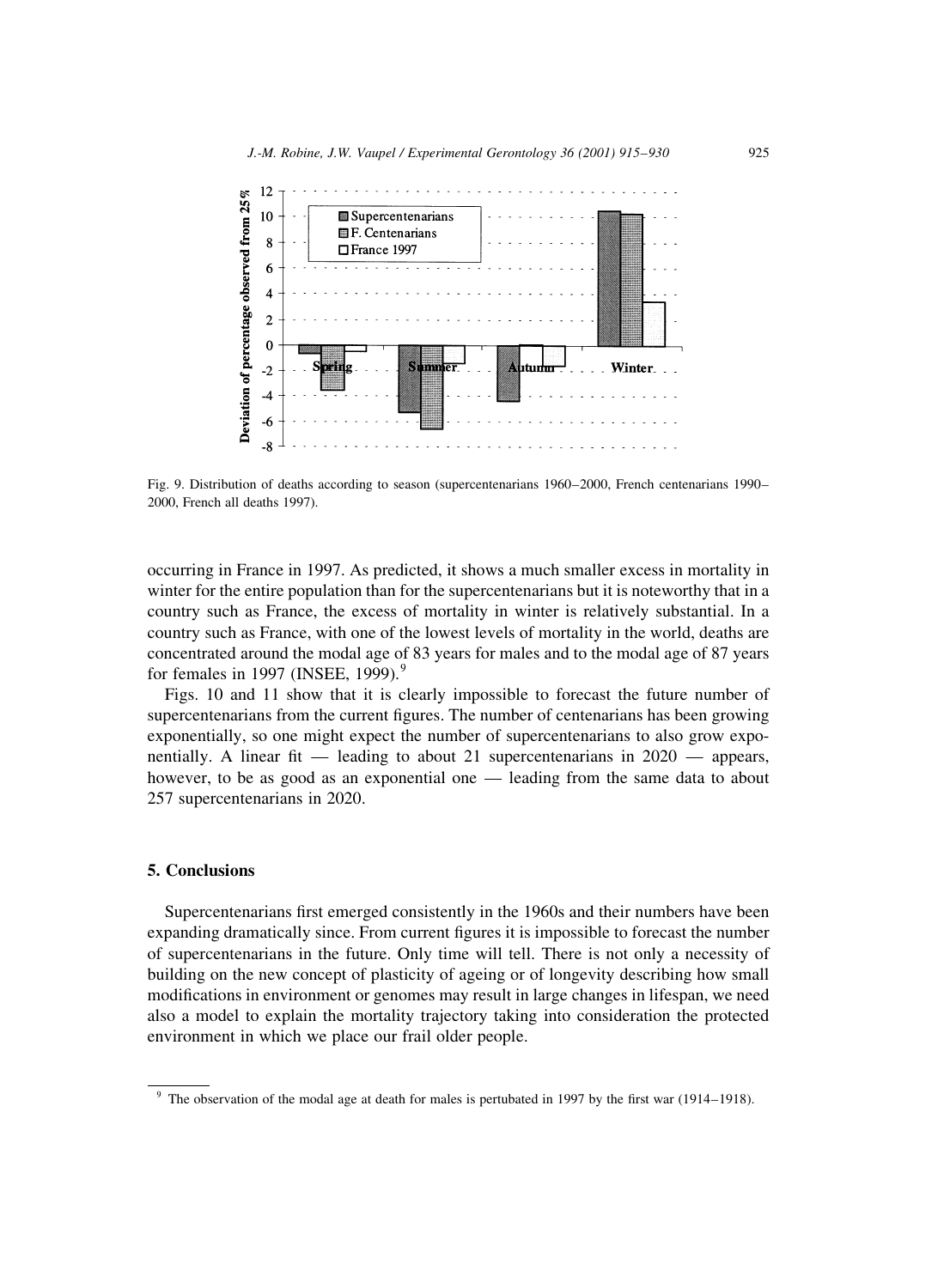

Fig. 11. Forecasting the number of supercentenarians (1975-2020) — logarithmic scale.

#### Acknowledgements

We thank Roger Thatcher for his remarks and comments on a draft version of this paper.

### Appendix A. International Database on Supercentenarians,<sup>10</sup> exhaustive and threestar validated data [INSERM — University of Montpellier 1 and Max Planck Institute, Rostock (August 2000)]

*First list:* exhaustive and validated data — Belgium (BEL), Denmark (DEN), England and Wales (E&W), Finland (FIN), the Netherlands (NDL), Norway (NOR) and Sweden  $(SWE)$ .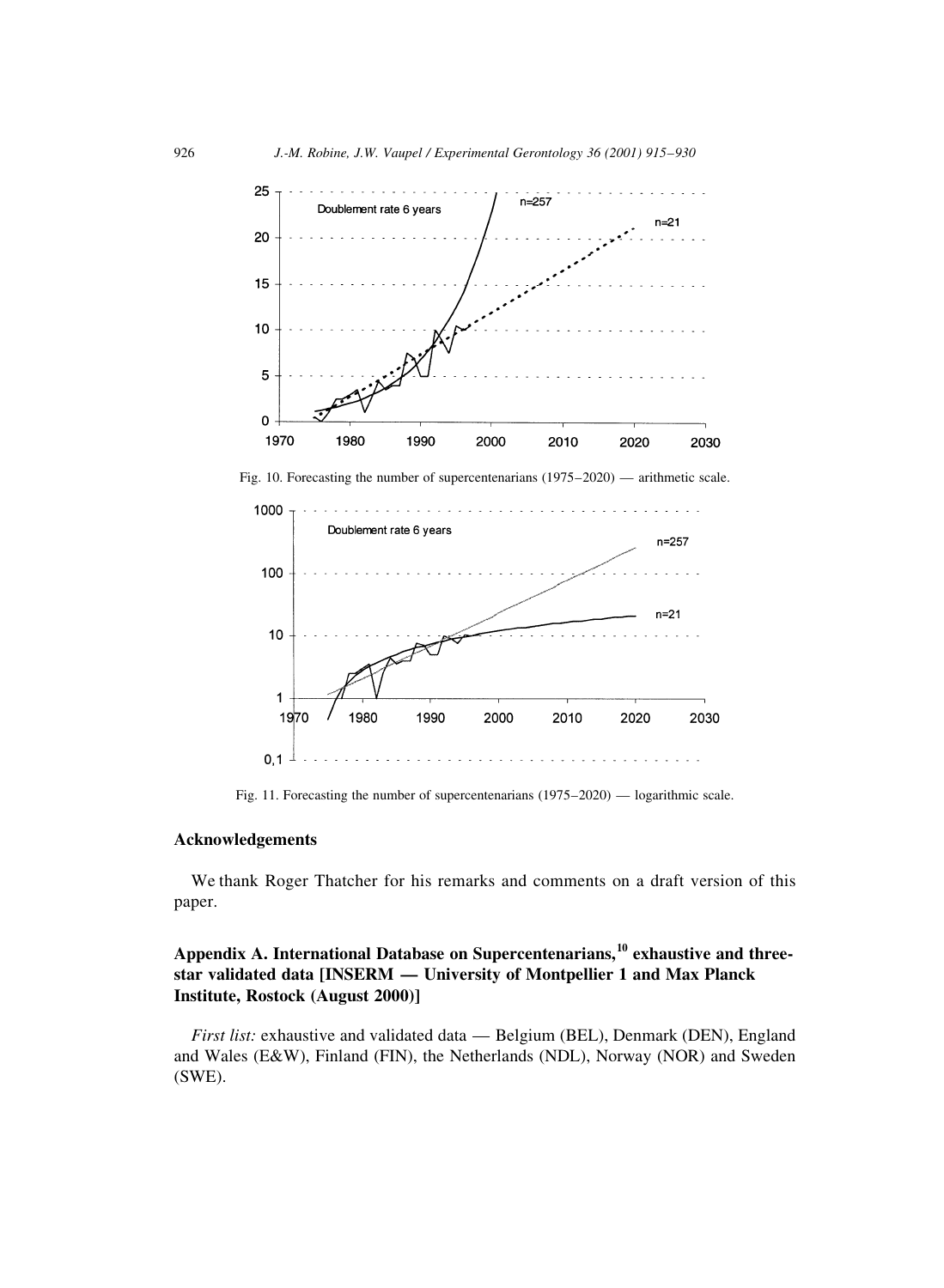| Given name              | Name            | Maiden name     | Date of    | Country    | Date of    | Age at |
|-------------------------|-----------------|-----------------|------------|------------|------------|--------|
|                         |                 |                 | birth      | of birth   | death      | death  |
| Jan Machiel             | Reyskens        |                 | 11/05/1878 | <b>BEL</b> | 07/01/1990 | 111    |
| Maria Ludovica          | Van Sprengel    | Sister Alberta  | 30/01/1882 | <b>BEL</b> | 22/04/1993 | 111    |
| Maria Irma              | Casteur         | Vanderhaegen    | 26/06/1887 | BEL        | 11/11/1997 | 110    |
| Catharina V.            | Ververs         | Kestens         | 27/10/1888 | BEL        | 24/01/1999 | 110    |
| Louise                  | De Ruyver       |                 | 10/02/1889 | BEL        | 14/03/1999 | 110    |
| Christian               | Mortensen       |                 | 16/08/1882 | <b>DEN</b> | 25/04/1998 | 115    |
| Anne Kathrine           | Matthiesen      |                 | 26/11/1884 | <b>DEN</b> | 19/03/1996 | 111    |
| John Mosely             | Turner          |                 | 15/06/1856 | E&W        | 21/03/1968 | 111    |
| Ada                     | Rowe            | Giddings        | 06/02/1858 | E&W        | 11/01/1970 | 111    |
| Alice                   | Stevenson       |                 | 10/07/1861 | E&W        | 18/08/1973 | 112    |
| Rose Adelaide           | Heeley          |                 | 25/08/1864 | E&W        | 24/12/1975 | 111    |
| Sarah Ellen             | Morgan          | Parkinson       | 23/01/1867 | E&W        | 12/02/1978 | 111    |
| Lilias Browning         | Williams        | Hooper          | 30/11/1868 | E&W        | 12/02/1979 | 110    |
| Florence Ada Bethia     | Pannell         | Neate           | 26/12/1868 | E&W        | 20/10/1980 | 111    |
| Jeanetta                | Thomas          |                 | 02/12/1869 | E&W        | 05/01/1982 | 112    |
| Alice                   | Empleton        | Williams        | 03/09/1870 | E&W        | 07/01/1981 | 110    |
| Alice C.S.              | <b>Brewster</b> | Tyler           | 16/09/1871 | E&W        | 09/10/1982 | 111    |
| Mary E.L.S.             | Hammond         | Steele          | 19/01/1871 | E&W        | 19/11/1981 | 110    |
| Anna Eliza              | Williams        | Davies          | 02/06/1873 | E&W        | 27/12/1987 | 114    |
| Sarah Ann               | Raw             | Watson          | 20/12/1873 | E&W        | 10/09/1984 | 110    |
| Matilda                 | Elsbury         | Foster          | 28/09/1874 | E&W        | 30/04/1985 | 110    |
| <b>Charlotte Marion</b> | Hughes          | Milburn         | 01/08/1877 | E&W        | 17/03/1993 | 115    |
| John                    | Evans           |                 | 19/08/1877 | E&W        | 10/06/1990 | 112    |
| Mary Ann                | Fewster         | Alder           | 06/02/1878 | E&W        | 26/12/1989 | 111    |
| Rose Ellen              | Hart            | <b>Sturgess</b> | 20/03/1878 | E&W        | 05/01/1990 | 111    |
| Gertrude Emily          | Phillipson      | Armitage        | 22/03/1878 | E&W        | 07/05/1988 | 110    |
| Rosa Ann                | Comfort         | Dossett         | 21/01/1879 | E&W        | 06/11/1992 | 113    |
| Kate                    | Jones           |                 | 03/04/1880 | E&W        | 22/12/1990 | 110    |
| Daisy Irene             | Adams           | Woodward        | 28/06/1880 | E&W        | 08/12/1993 | 113    |
| Ethel                   | Tuck            | Seaman          | 16/08/1881 | E&W        | 15/05/1992 | 110    |
| Rebecca                 | Hewison         | Ramsdale        | 19/01/1881 | E&W        | 22/09/1994 | 112    |
| Annie                   | Bannell         |                 | 12/02/1882 | E&W        | 10/09/1993 | 111    |
| Florence Mary           | Deuchar         | Lennox          | 18/02/1882 | E&W        | 16/08/1993 | 111    |
| Annie Emily             | Townsend        | White           | 20/05/1883 | E&W        | 11/09/1994 | 111    |
| Lucy Jane               | Askew           |                 | 8/09/1883  | E&W        | 09/12/1997 | 114    |
| Ethel                   | Maunder         |                 | 18/12/1883 | E&W        | 11/02/1994 | 110    |
| Ann Maria               | Schrimshaw      |                 | 13/03/1884 | E&W        | 29/03/1994 | 110    |
| Annie                   | <b>Jennings</b> | Thomas          | 12/11/1884 | E&W        | 20/11/1999 | 115    |
| Helen Gertrude          | Haward          |                 | 24/11/1884 | E&W        | 23/10/1996 | 111    |
| Mabel                   | Hampshire       | Fox             | 14/09/1885 | E&W        | 19/10/1995 | 110    |

 $10$  The International Database on Supercentenarians established in Rostock (Max Planck Institute) and Montpellier (INSERM — University of Montpellier 1) is supplied with two types of data: data gathered on the Internet and data specifically collected for this project. The specifically collected data are gathered by the INSERM group Démographie et Santé (University of Montpellier 1). These data are limited to validated data following the validation classification presented in this paper. The first list contains data from countries with exhaustive and three-star validated data. The second list contains data from countries with incomplete but three-star validated data. Other lists, not presented here, contain data from countries with two- and one-star validated data.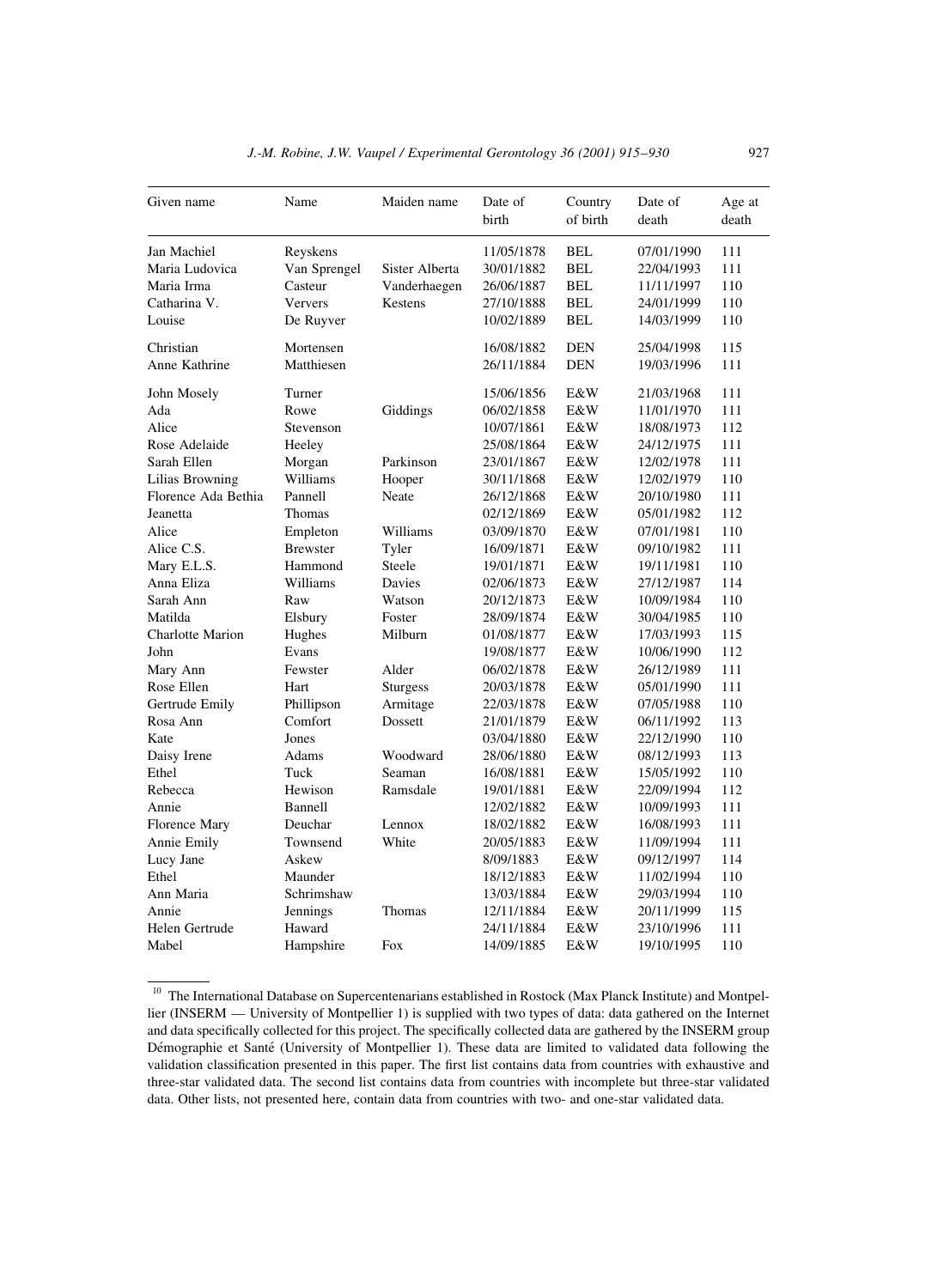#### $(continued)$

| Given name                           | Name                     | Maiden name        | Date of<br>birth                       | Country<br>of birth | Date of<br>death                       | Age at<br>death   |
|--------------------------------------|--------------------------|--------------------|----------------------------------------|---------------------|----------------------------------------|-------------------|
| Ruby<br>Gertrude Elsie<br>Elsie Kate | Gilliam<br>German<br>Day | Moss<br>Merrington | 21/09/1885<br>05/10/1885<br>16/12/1885 | E&W<br>E&W<br>E&W   | 22/10/1998<br>18/12/1995<br>26/09/1996 | 113<br>110<br>110 |
| Annie Blanche                        | Price                    | Poole              | 12/01/1886                             | E&W                 | 26/12/1997                             | 111               |
| Florrie                              | Cleverdon                | Colwill            | 17/04/1886                             | E&W                 | 13/11/1996                             | 110               |
| Florence T.                          | Beaumont                 | Nelson             | 29/07/1886                             | E&W                 | 04/01/1997                             | 110               |
| Amy                                  | Carpenter                | <b>B</b> ond       | 08/01/1887                             | E&W                 | 07/07/1997                             | 110               |
| Mary Ann                             | Poole                    | Bowden             | 31/05/1887                             | E&W                 | 02/02/1998                             | 110               |
| Winifred Barbara                     | Pettit                   | Banner             | 01/11/1887                             | E&W                 | 10/09/1998                             | 110               |
| Andrei Akaki                         | Kuznetsoff               |                    | 17/10/1873                             | <b>FIN</b>          | 31/01/1984                             | 110               |
| Fanny Matilda                        | Nystrom                  |                    | 30/09/1878                             | <b>FIN</b>          | 31/08/1989                             | 110               |
| Lempi M. "Ma."                       | Rothovius                | Sparfven           | 02/10/1887                             | <b>FIN</b>          | 17/06/2000                             | 112               |
| Christina                            | Karnebeek                | <b>Backs</b>       | 02/10/1849                             | <b>NDL</b>          | 07/10/1959                             | 110               |
| Gerarda                              | Hurenkamp                | Bosgoed            | 05/01/1870                             | NDL                 | 25/05/1980                             | 110               |
| Wilhelmina                           | Cammel                   |                    | 08/01/1871                             | <b>NDL</b>          | 24/01/1981                             | 110               |
| Petronella Maria                     | <b>Ribbens</b>           | Verstallen         | 02/02/1873                             | NDL                 | 22/07/1983                             | 110               |
| Frederika Louiza                     | Van Asselt               | Benkemper          | 16/11/1874                             | <b>NDL</b>          | 27/12/1984                             | 110               |
| Margaretha                           | Eijken                   |                    | 12/11/1875                             | <b>NDL</b>          | 01/05/1986                             | 110               |
| Christina                            | Van Druten               | Hoogakker          | 20/11/1876                             | <b>NDL</b>          | 08/12/1987                             | 111               |
| Johanna Francina                     | Zandstra                 | Giezen             | 07/09/1882                             | NDL                 | 16/09/1993                             | 111               |
| Ann Jemimia                          | Flower                   |                    | 08/07/1885                             | <b>NDL</b>          | 09/08/1995                             | 110               |
| Johanna                              | van<br>Dommelen          | Hamer              | 20/10/1885                             | <b>NDL</b>          | 07/05/1996                             | 110               |
| Cornelia L.C.                        | Hendrikse                | Maas               | 02/12/1885                             | NDL                 | 15/07/1996                             | 110               |
| Geertje                              | Roelinga                 | de Groot           | 29/06/1887                             | <b>NDL</b>          | 14/08/1997                             | 110               |
| Wilhelmine                           | Sande                    |                    | 24/10/1874                             | <b>NOR</b>          | 21/01/1986                             | 111               |
| Maren Bolette                        | Torp                     |                    | 21/12/1876                             | <b>NOR</b>          | 20/02/1989                             | 112               |
| Asne                                 | Hustveit                 |                    | 02/12/1879                             | <b>NOR</b>          | 15/12/1989                             | 110               |
| Laura Hansine                        | Svehaug                  |                    | 19/12/1886                             | <b>NOR</b>          | 06/03/1998                             | 111               |
| Karen                                | Svisdal                  |                    | 16/12/1889                             | <b>NOR</b>          | 23/02/2000                             | 110               |
| Hulda Beata                          | Johansson                | Andersson          | 24/02/1882                             | <b>SWE</b>          | 09/06/1994                             | 112               |
| Ellen                                | Johansson                |                    | 23/01/1887                             | <b>SWE</b>          | 06/07/1997                             | 110               |
| Hilda                                | Grahn                    |                    | 10/06/1888                             | <b>SWE</b>          | 24/06/1998                             | 110               |
| Teresia                              | Lindahl                  |                    | 10/06/1888                             | <b>SWE</b>          | 02/03/1999                             | 110               |

Second list: incomplete three-star validated data — Canada (CAN) and France (FRA).

| Given name              | Name      | Maiden name | Date of<br>birth | Country of<br>birth | Date of<br>death | Age at<br>death |
|-------------------------|-----------|-------------|------------------|---------------------|------------------|-----------------|
| Flore                   | Bellerive | dit Couture | 06/09/1872       | <b>CAN</b>          | 18/02/1983       | 110             |
| Marie L.F.              | Meilleur  | Chasse      | 29/08/1880       | <b>CAN</b>          | 16/04/1998       | 117             |
| Marie                   | Bibeault  |             | 30/01/1882       | <b>CAN</b>          | 29/07/1993       | -111            |
| Anna                    | Poirier   |             | 11/11/1885       | <b>CAN</b>          | 28/01/1996       | 110             |
| Marie-Louise<br>"Rosea" | Meunier   |             | 15/03/1887       | <b>CAN</b>          | 24/10/1998       | 111             |

928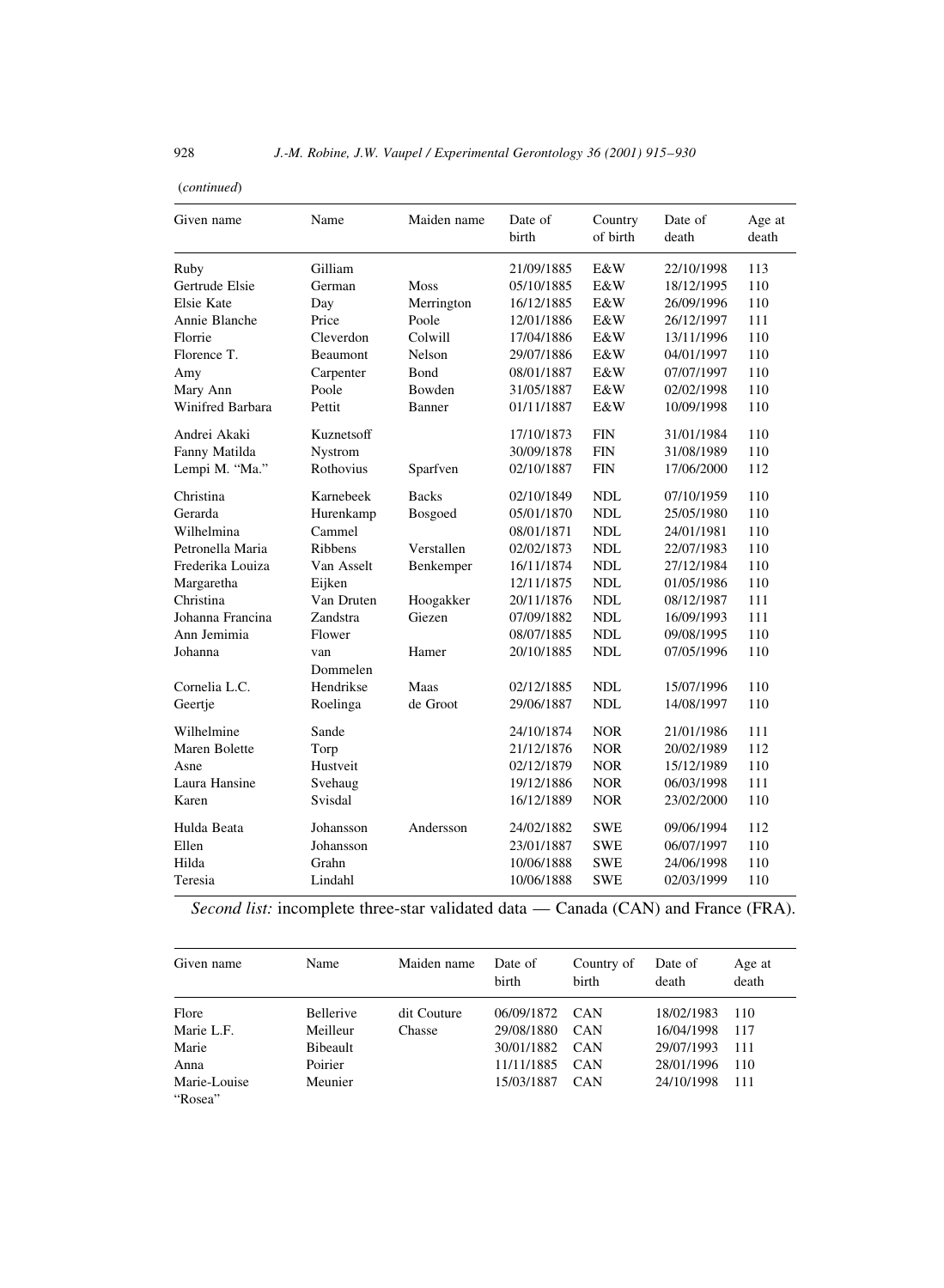(continued)

| Given name            | Name        | Maiden name  | Date of<br>birth | Country of<br>birth | Date of<br>death | Age at<br>death |
|-----------------------|-------------|--------------|------------------|---------------------|------------------|-----------------|
| Marie-Rose            | Thériault   |              | 08/09/1889       | CAN                 | 29/02/2000       | 110             |
| Virginie Marie        | Duhem       | Mollet       | 02/08/1866       | <b>FRA</b>          | 25/04/1978       | 111             |
| Jean                  | Treillet    |              | 06/11/1866       | <b>FRA</b>          | 17/03/1977       | 110             |
| Caroline              | Campistron  | Maurette     | 27/05/1867       | <b>FRA</b>          | 02/03/1978       | 110             |
| Frédérique            | <b>Noel</b> |              | 19/06/1868       | <b>FRA</b>          | 14/04/1979       | 110             |
| Augustine             | Teissier    | Sister Julia | 02/01/1869       | <b>FRA</b>          | 08/03/1981       | 112             |
| Annette               | Faron       |              | 15/02/1869       | <b>FRA</b>          | 12/05/1979       | 110             |
| Elisa                 | Esnault     | Rogart       | 10/12/1870       | <b>FRA</b>          | 25/04/1981       | 110             |
| Eugénie               | Roux        | Clegnac      | 24/01/1874       | <b>FRA</b>          | 20/06/1986       | 112             |
| Jeanne                | Calment     | Calment      | 21/02/1875       | <b>FRA</b>          | 04/08/1997       | 122             |
| Lydie                 | Vellard     |              | 18/03/1875       | <b>FRA</b>          | 17/09/1989       | 114             |
| Marie-Céline          | Lafaye      | Maisonniaud  | 26/10/1876       | <b>FRA</b>          | 17/06/1987       | 110             |
| Joséphine             | Choquet     | Lucas        | 06/06/1878       | <b>FRA</b>          | 14/02/1991       | 112             |
| Mathilde              | Gauchou     |              | 19/03/1879       | <b>FRA</b>          | 30/12/1990       | 111             |
| Henri                 | Perignon    |              | 14/10/1879       | <b>FRA</b>          | 18/06/1990       | 110             |
| Eva                   | Jourdan     | Aubert       | 25/03/1880       | <b>FRA</b>          | 06/05/1992       | 112             |
| Pauline Eugenie       | Chabanny    | Gauthier     | 20/08/1881       | <b>FRA</b>          | 13/08/1994       | 112             |
| Juliette              | Baudouin    | Merat        | 19/02/1883       | <b>FRA</b>          | 24/08/1993       | 110             |
| Marguerite            | Petit       | Poinsot      | 02/07/1883       | <b>FRA</b>          | 21/12/1995       | 112             |
| Nouria                | Hutin       | Melik-       | 12/07/1884       | <b>FRA</b>          | 23/08/1994       | 110             |
|                       |             | Minassiantz  |                  |                     |                  |                 |
| Emile                 | Fourcade    |              | 29/07/1884       | <b>FRA</b>          | 29/12/1995       | 111             |
| <b>Bernard Victor</b> | Delhom      |              | 09/07/1885       | <b>FRA</b>          | 07/02/1996       | 110             |
| Jeanne Marie          | Dumaine     | Lagleize     | 19/03/1886       | <b>FRA</b>          | 03/01/1999       | 112             |
| Jeanne                | Colas       | Charlier     | 09/06/1886       | <b>FRA</b>          | 15/10/1998       | 112             |
| Mélanie               | Dormois     | Bernard      | 08/07/1887       | <b>FRA</b>          | 13/12/1997       | 110             |
| Alexandrine           | Renaud      | Maubert      | 08/09/1887       | <b>FRA</b>          | 18/01/1998       | 110             |
| Anne-Marie            | Hemery      |              | 25/07/1889       | <b>FRA</b>          | 06/03/2000       | 110             |
| Adeline               | Soboul      |              | 08/02/1890       | <b>FRA</b>          | 06/03/2000       | 110             |

#### **References**

Charbonneau, H., 1990. Pierre Joubert a-t-il vécu 113 ans?. Mémoires de la Société Généalogique Canadienne-Française 41 (1), 45-49.

Dépoid, F., 1973. La mortalité des grands vieillards. Population (4–5), 755–792.

- Desjardins, B., 1999. Did Marie Louise Meilleur become the oldest person in the world?. In: Jeune, B., Vaupel, J.W. (Eds.). Validation of Exceptional Longevity. Odense Monographs on Population Aging, vol. 6. Odense University Press, Odense, pp. 189-194.
- Heeres, E.J., 1976. Kwartierstaat van Gert Adriaans Boomgaard, de Nederlandse Methusalem. Gruoninga, 21.

Jeune, B., Vaupel, J.W. (Eds.), 1995. Exceptional Longevity: from Prehistory to the Present Odense Monographs on Population Aging, vol. 2. Odense University Press, Odense.

Jeune, B., Vaupel, J.W. (Eds.), 1999. Validation of Exceptional Longevity Odense Monographs on Population Aging, vol. 6. Odense University Press, Odense.

Kannisto, V., 1996. The Advancing Frontier of Survival. , Odense Monographs on Population Aging, vol. 3. Odense University Press, Odense.

Kannisto, V., 1999. Discussion on the paper by Thatcher. Journal of the Royal Statistical Society, Part 1 162, 33.